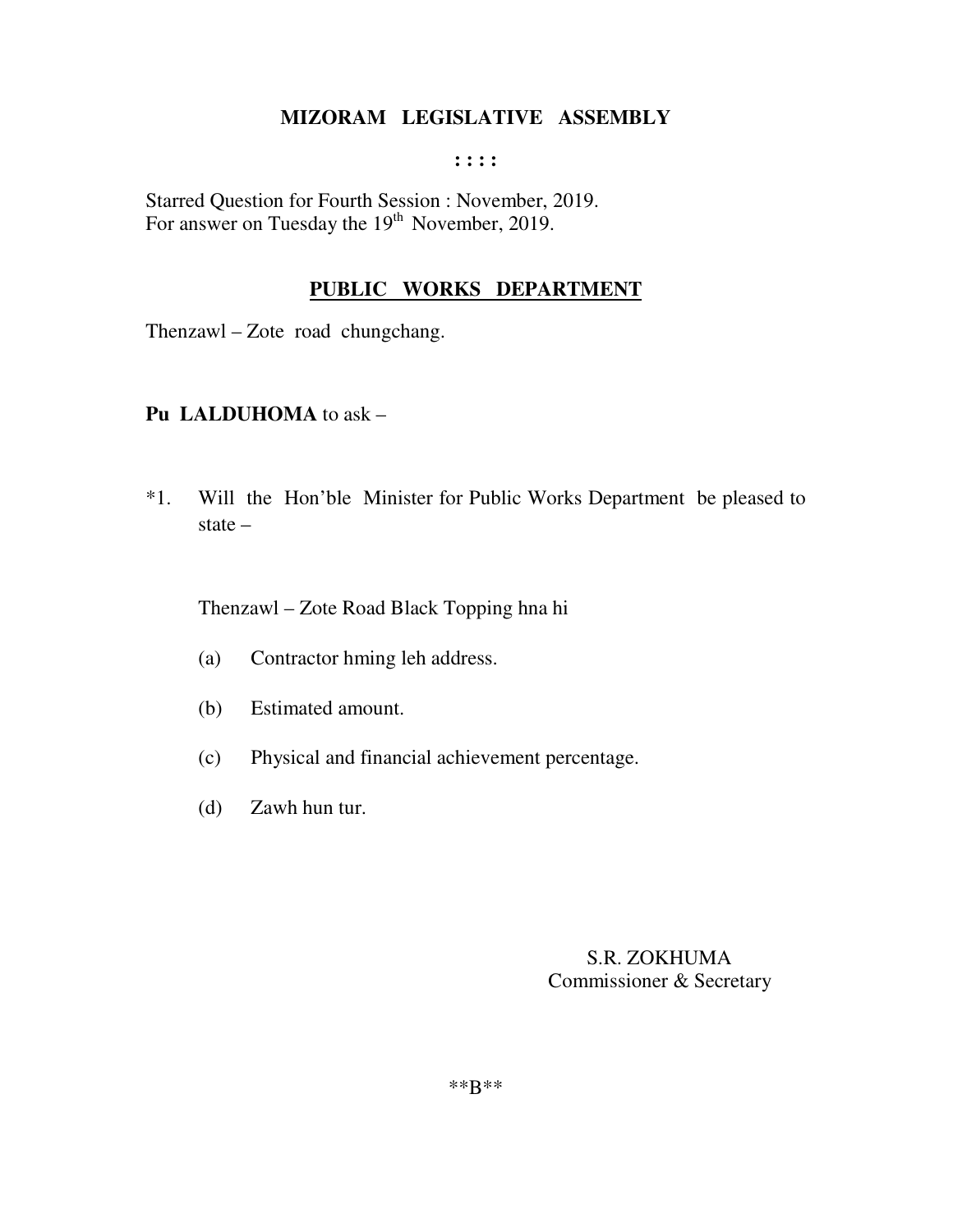$\cdots$ 

Starred Question for Fourth Session : November, 2019. For answer on Tuesday, the 19<sup>th</sup> November, 2019.

# **HOME DEPARTMENT**

Mizoram ramri chungchang.

# Pu ZODINTLUANGA RALTE to ask -

\*2. Will the Hon'ble Minister for Home Department be pleased to state  $-$ 

Mizoram sawrkarin Officially-in Mizoram ramri a pawm chin min hrilh thei em?

> S.R. ZOKHUMA Commissioner & Secretary

 $\dots h\dots$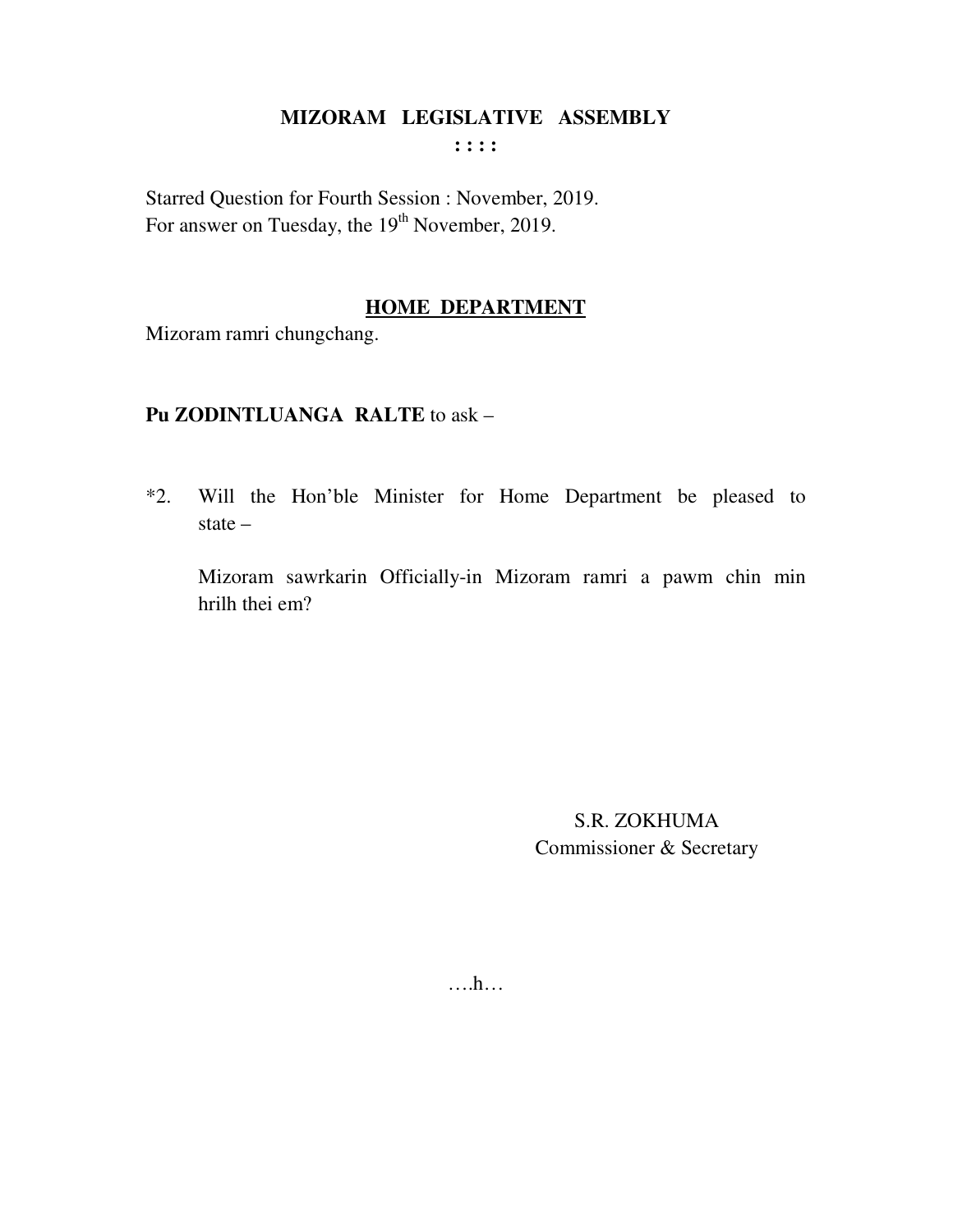**: : :** 

Starred Question for Fourth Session : November, 2019. For answer on Tuesday, the 19<sup>th</sup> November, 2019.

# **POWER & ELECTRICITY DEPARTMENT**

132kV level lakluh chungchang.

# **Dr. ZR THIAMSANGA** to ask –

- \*3. Will the Hon'ble Minister for Power & Electricity Department be pleased to state –
	- (a) Champhai District in power kan lak luhna 132kV hruipui Saitual hi a chhe zing viau mai a. Saitual lam a chhiat hian Bukpui kaltlangin 33kV level in Lungdar-Khawzawl-Champhai in power kan la lut thin a. He line hi 132 kV level a la lut turin hma min lak sak thei ang em?
	- (b) Mizoram mipuite electric a kan harsatna phuhruk turin solar energy lama hmalak tumna a awm em?

S.R.ZOKHUMA Commissioner & Secretary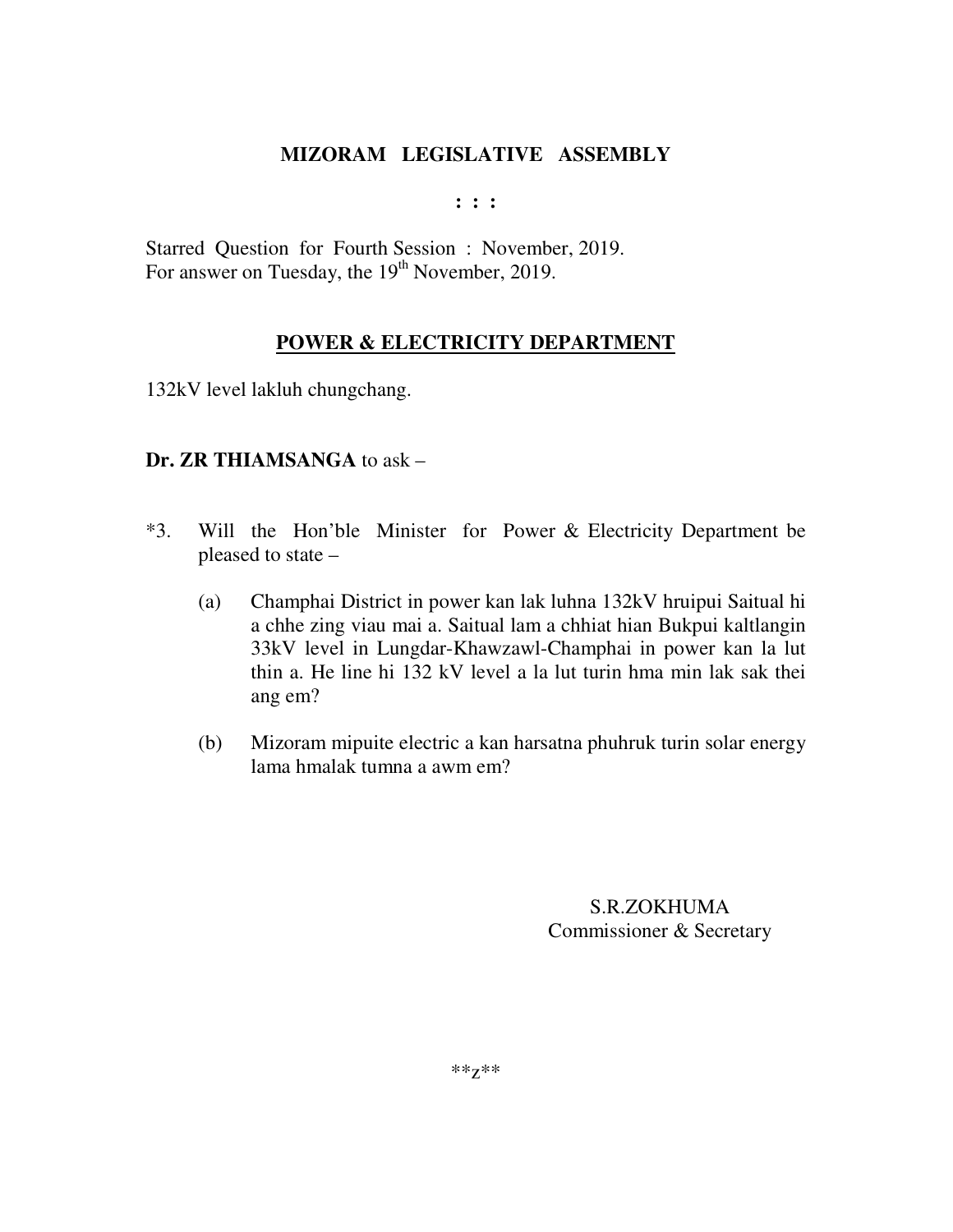**: : :** 

Starred Question for Fourth Session : November, 2019. For answer on Tuesday, the 19<sup>th</sup> November, 2019.

# **SCHOOL EDUCATION DEPARTMENT**

Science & Mathematics teacher chungchang.

#### **Pu B.D. CHAKMA** to ask –

\*4. Will the Hon'ble Minister for School Education Department be pleased to state –

Are there any Science and Mathematics teacher at Borapansury High School? If no, is there any proposal to fill up this vacant post?

> S.R. ZOKHUMA Commissioner & Secretary

\*\*z\*\*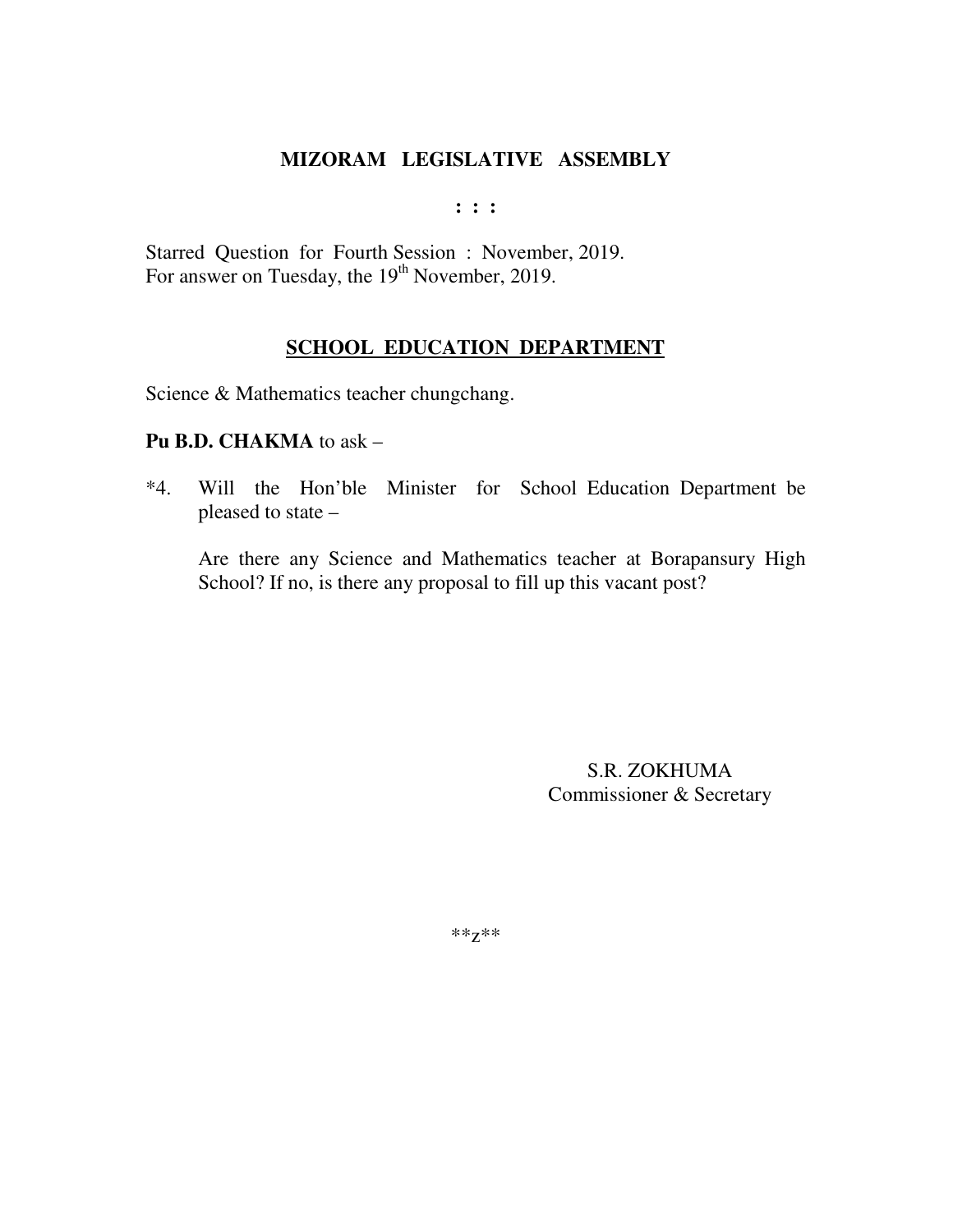**: : :** 

Starred Question for Fourth Session : November, 2019. For answer on Tuesday, the 19<sup>th</sup> November, 2019.

#### **FINANCE DEPARTMENT**

Scheduled Bank/Private Bank dawr chungchang.

### **Pu VANLALHLANA** to ask –

- \*5. Will the Hon'ble Minister for Finance Department be pleased to state
	- (a) Sorkar Department te Scheduled Bank dawr lo a Private Bank dawr an awm em ?
	- (b) Awm nise engzatnge ?
	- (c) Sorkar hriatpuia dawr an ni em ?
	- (d) Financial Rules-in a phal reng em ?

 S.R. ZOKHUMA Commissioner & Secretary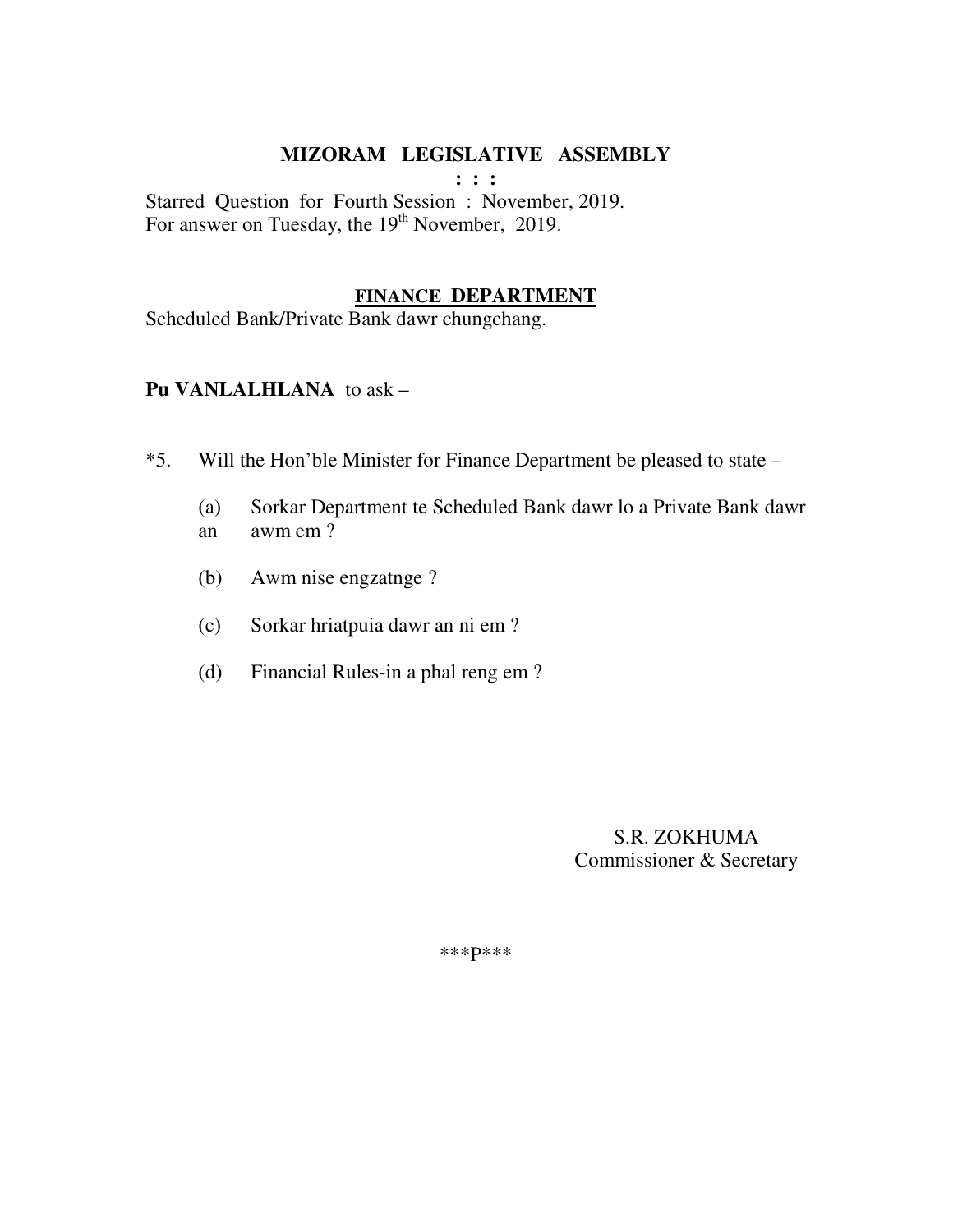**: : : :** 

Starred Question for Fourth Session : November, 2019. For answer on Tuesday, the 19<sup>th</sup> November, 2019.

# **PUBLIC HEALTH ENGINEERING DEPARTMENT**

Aizawl khawpui tui lakna thar chungchang.

# **Pu V.L. ZAITHANZAMA** to ask –

- \*6. Will the Hon'ble Minister for Public Health Engineering Department be pleased to state –
	- a) Aizawl khawpui tui lakna thar (Water Supply Scheme Phase-III) siam mek hi engtikah nge zawh a nih ang?
	- b) Siam zawh ni ta se ni tin tui engzat nge a pek theih ang?
	- c) Aizawl khawpui in kan tlan mek Serlui leh Tlawng lui ti bawlhhlawh tu Vailui leh Tuikual etc. te hi thenfai tumna a awm em?

S.R. ZOKHUMA Commissioner & Secretary

….h…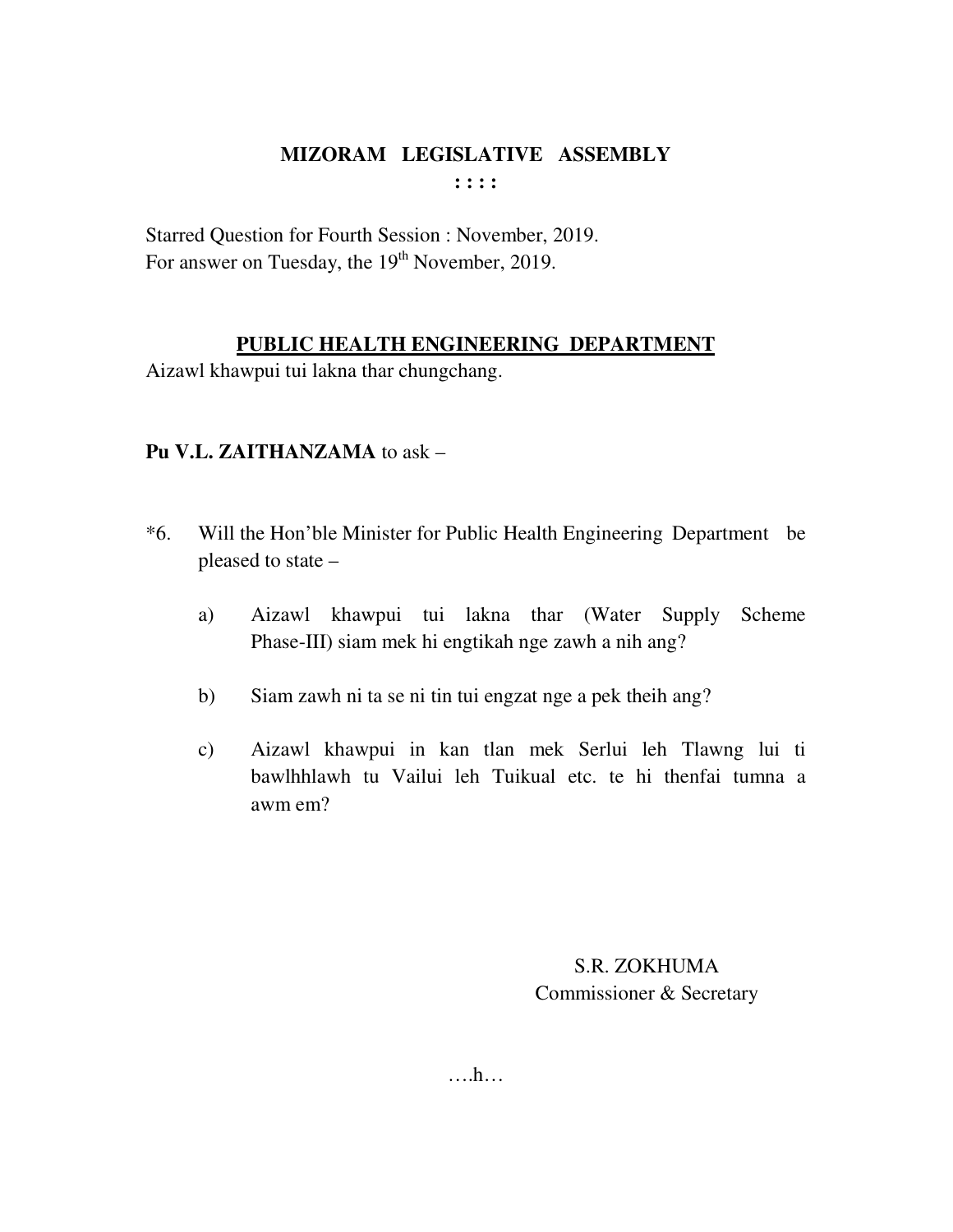Starred Question for Fourth Session : November, 2019. For answer on Tuesday, the 19<sup>th</sup> November, 2019.

# **SOCIAL WELFARE DEPARTMENT**

Tribal Girls Hostel chungchang.

# **Pu C.LALSAWIVUNGA** to ask –

- \*7. Will the Hon'ble Minister for Social Welfare Department be pleased to state-
	- (a) Establishment of Tribal Girls Hostel at Government T. Romana College leh Pachhunga University College atana  $\bar{\tau}$  200 lakhs approved amount sum hi release tawh a ni em ?
	- (b) Released anih tawh chuan hmalakna a awm em ?
	- (c) Tender a ni dawn em ?

 S.R. ZOKHUMA Commissioner & Secretary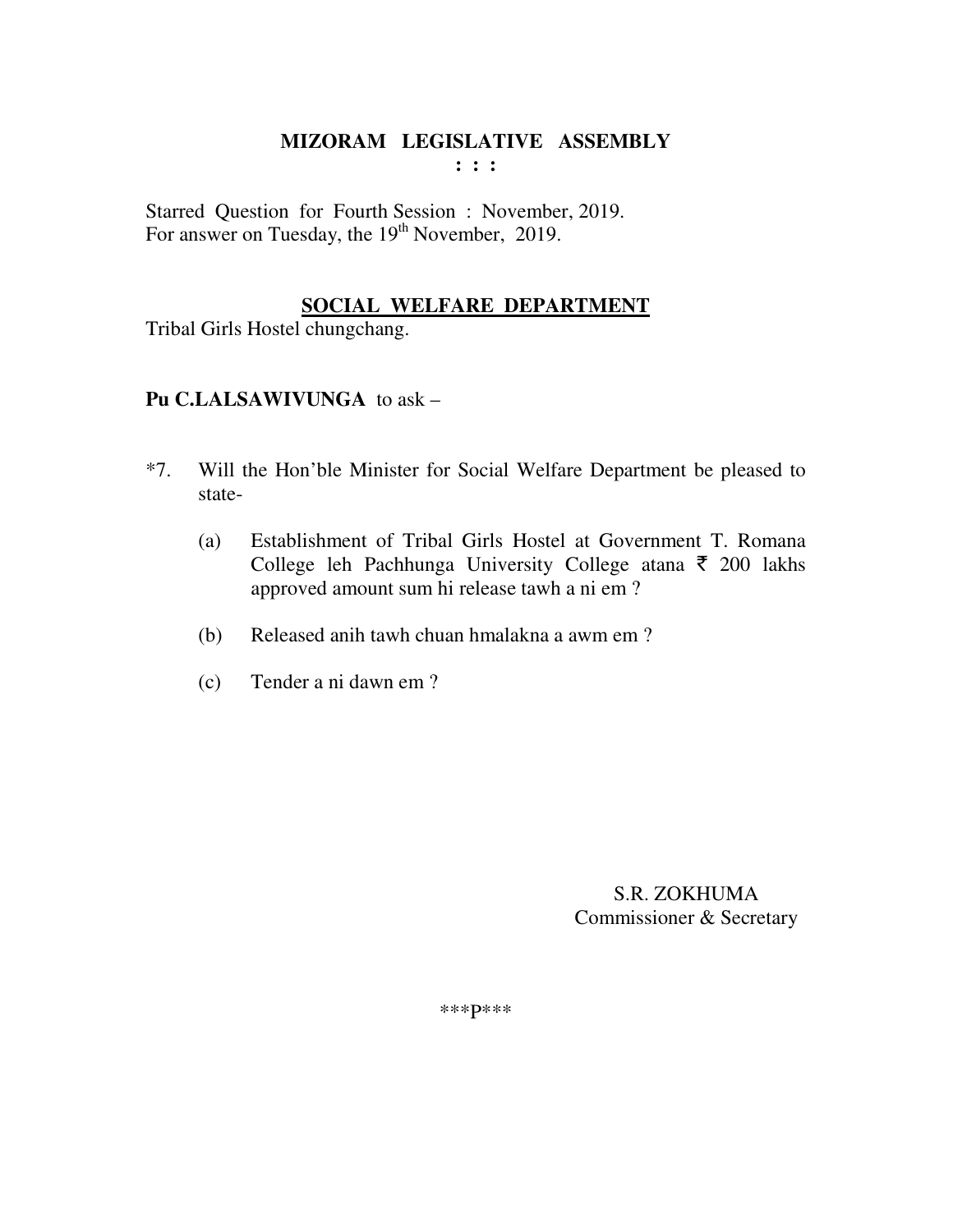# MIZORAM LEGISLATIVE ASSEMBLY  $: : : :$

Starred Question for Fourth Session : November, 2019. For answer on Tuesday, the 19<sup>th</sup> November, 2019.

# **AGRICULTURE DEPARTMENT**

NLUP-a assurance pek chungchang.

# Pu ZODINTLUANGA RALTE to ask -

Will the Hon'ble Minister for Agriculture Department be pleased to  $*8.$ state  $-$ 

Mizoram Legislative Assembly Session neih taka Chief Minister leh Minister ten NLUP dawngtute an account-a lut tawhte pek vek an ni ang tih 'assurance' an pek kha pek an ni tawh em?

> S.R. ZOKHUMA Commissioner & Secretary

 $\dots h\dots$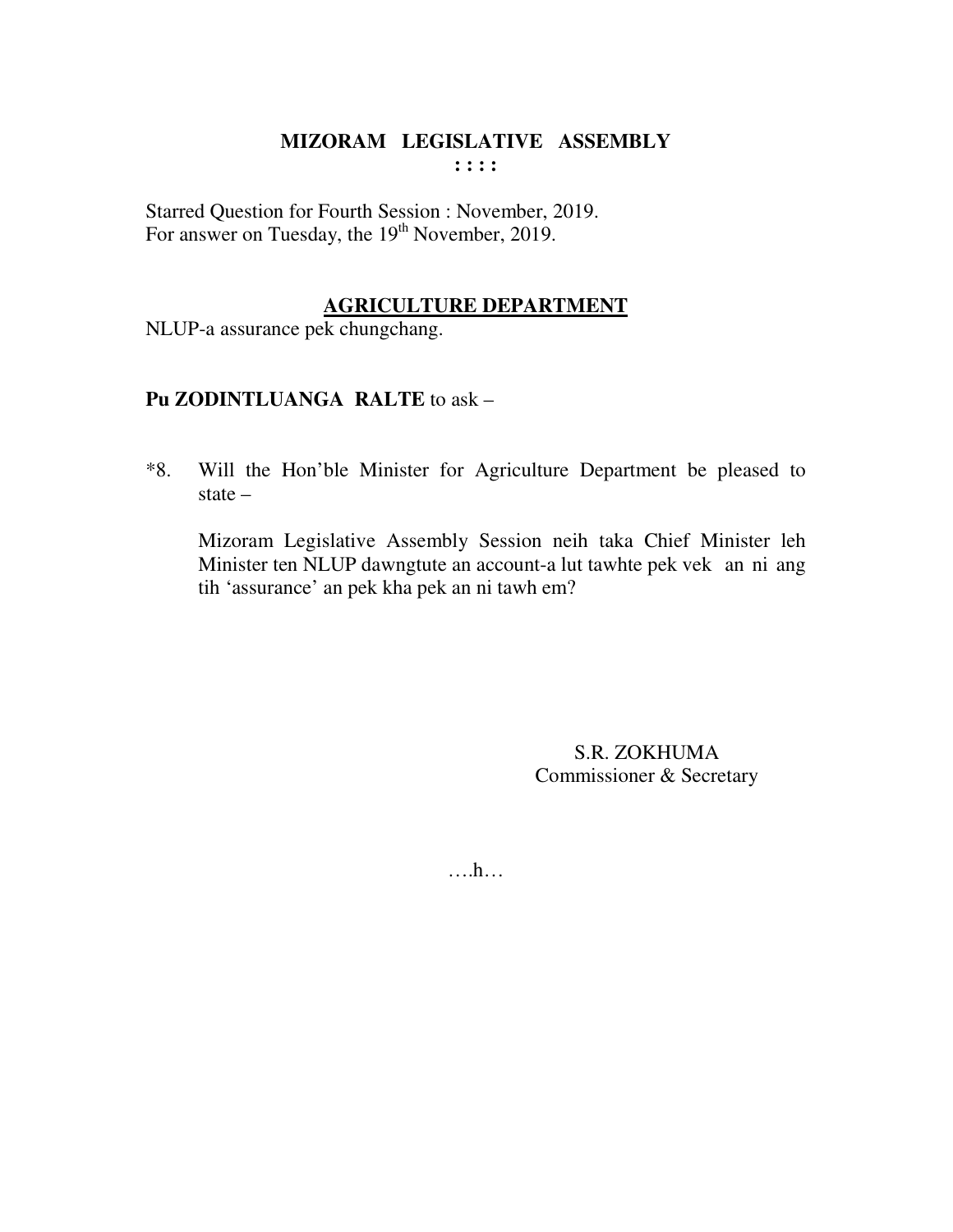**: : :** 

Starred Question for Fourth Session : November, 2019. For answer on Tuesday, the 19<sup>th</sup> November, 2019.

# **INFORMATION & COMMUNICATION TECHNOLOGY DEPARTMENT**

Mobile subscriber chungchang.

# **Pu V.L. ZAITHANZAMA** to ask –

- \*9. Will the Hon'ble Minister for Information & Communication Technology Department be pleased to state –
	- (a) Mizoramah mobile subscriber engzatnge awm?
	- (b) Company hrang hrang ten subscriber an neih zat min hrilh thei em?
	- (c) Mobile signal chak leh tha zawk a awm theih nan sorkarin hmalak a tum em?

S.R. ZOKHUMA Commissioner & Secretary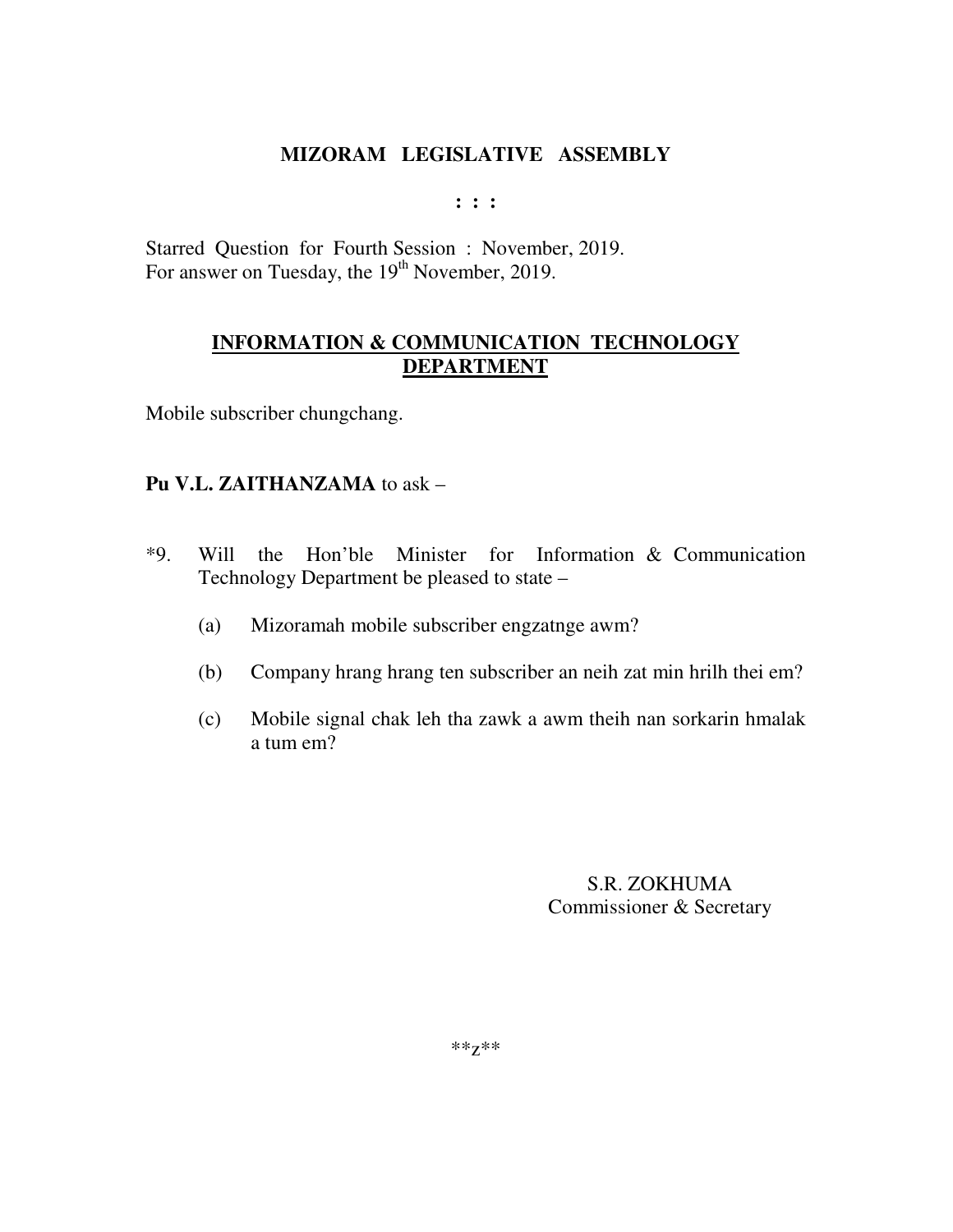# **MIZORAM LEGISLATIVE ASSEMBLY : : : :**

Starred Question for Fourth Session : November, 2019. For answer on Tuesday, the 19<sup>th</sup> November, 2019.

# **HEALTH & FAMILY WELFARE DEPARTMENT**

Borapansury PHC chungchang.

# **Pu B.D. CHAKMA** to ask –

- \*10. Will the Hon'ble Minister for Health & Family Welfare Department be pleased to state –
	- a) Is there any plan to take over the Borapansury PHC by Government of Mizoram from CADC?
	- b) What is the year-wise expenditure that CADC incurs to run this PHC for last three financial years (2016-17 to 2018-19)?
	- c) Is there any term and condition between CADC and Government of Mizoram to run this PHC?

S.R. ZOKHUMA Commissioner & Secretary

….h….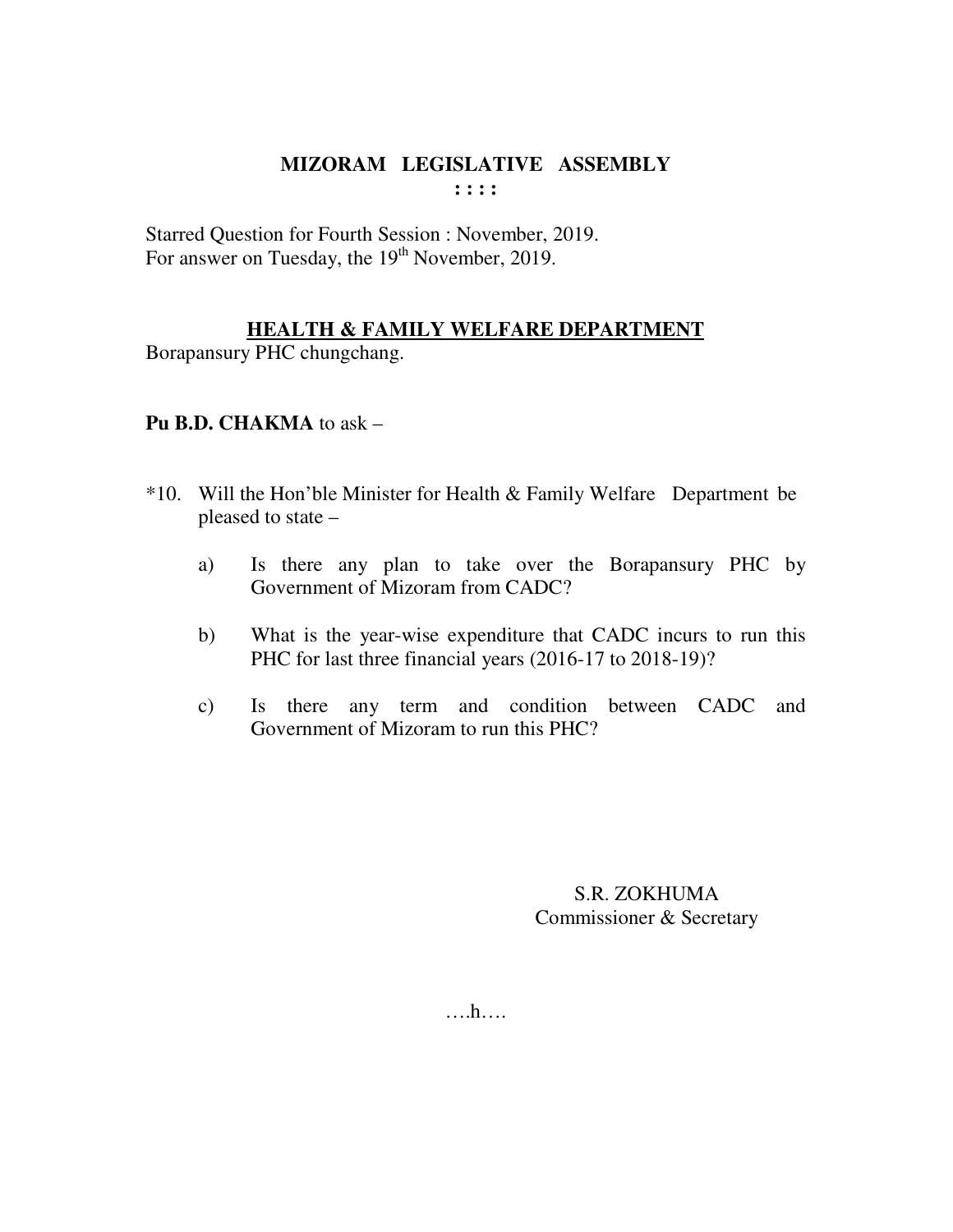$: : :$ 

Starred Question for Fourth Session : November, 2019. For answer on Tuesday, the 19<sup>th</sup> November, 2019.

#### **HEALTH & FAMILY WELFARE DEPARTMENT**

District Hospital Power back up neih chungchang.

### Pu V.L. ZAITHANZAMA to ask -

\*11. Will the Hon'ble Minister for Health & Family Welfare Department be pleased to state -

District Hospital engzat in nge Power back up (Generator) nei ?

S.R. ZOKHUMA Commissioner & Secretary

\*\*\* p\*\*\*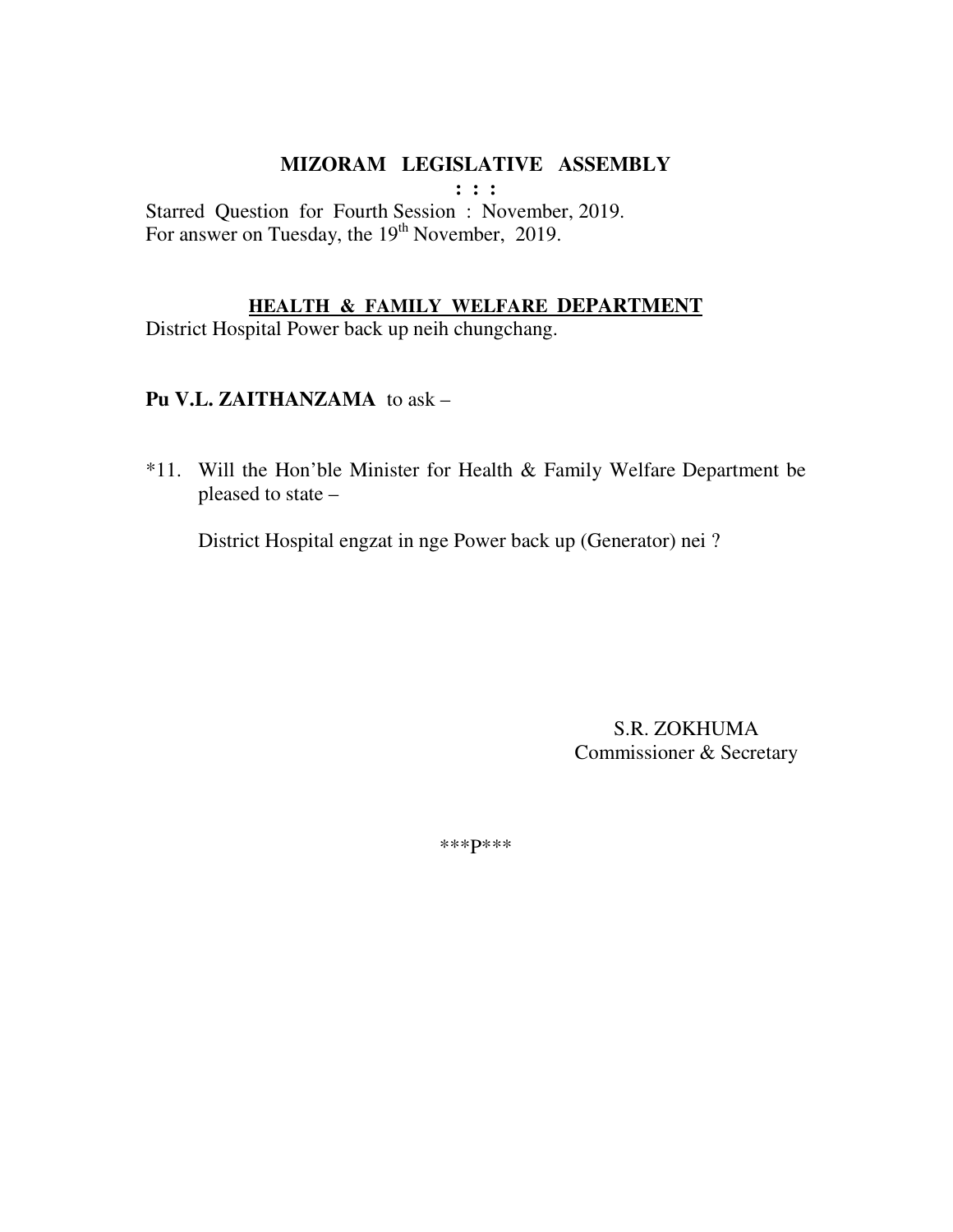**: : :** 

Starred Question for Fourth Session : November, 2019. For answer on Tuesday, the  $19<sup>th</sup>$  November, 2019.

#### **HOME DEPARTMENT**

ILP pek tawh zat chungchang.

#### **Pu VANLALHLANA** to ask –

\*12. Will the Hon'ble Minister for Home Department be pleased to state –

Kumin 2019 January atanga vawiin thleng hian ILP engzatnge pek ni tawh ?

> S.R. ZOKHUMA Commissioner & Secretary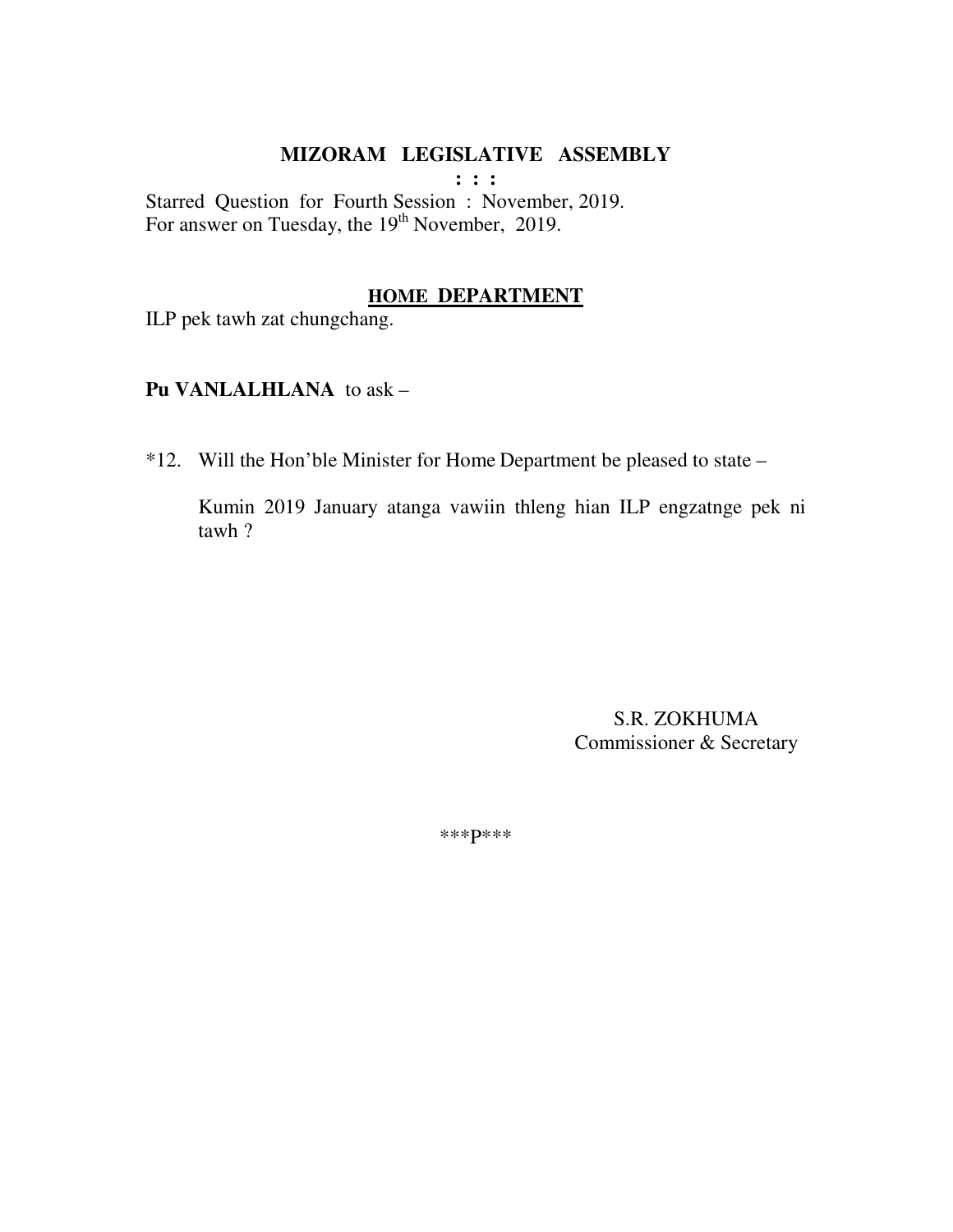# **MIZORAM LEGISLATIVE ASSEMBLY : : : :**

Starred Question for Fourth Session : November, 2019. For answer on Tuesday, the 19<sup>th</sup> November, 2019.

# **PUBLIC WORKS DEPARTMENT**

Seling to Champhai double lane chungchang.

# **Dr. ZR. THIAMSANGA** to ask –

\*13. Will the Hon'ble Minister for Public Works Department be pleased to state –

 Seling to Champhai Double lane a siam tumna awm hi hmalak tawh chin min hrilh thei em?

> S.R. ZOKHUMA Commissioner & Secretary

….h…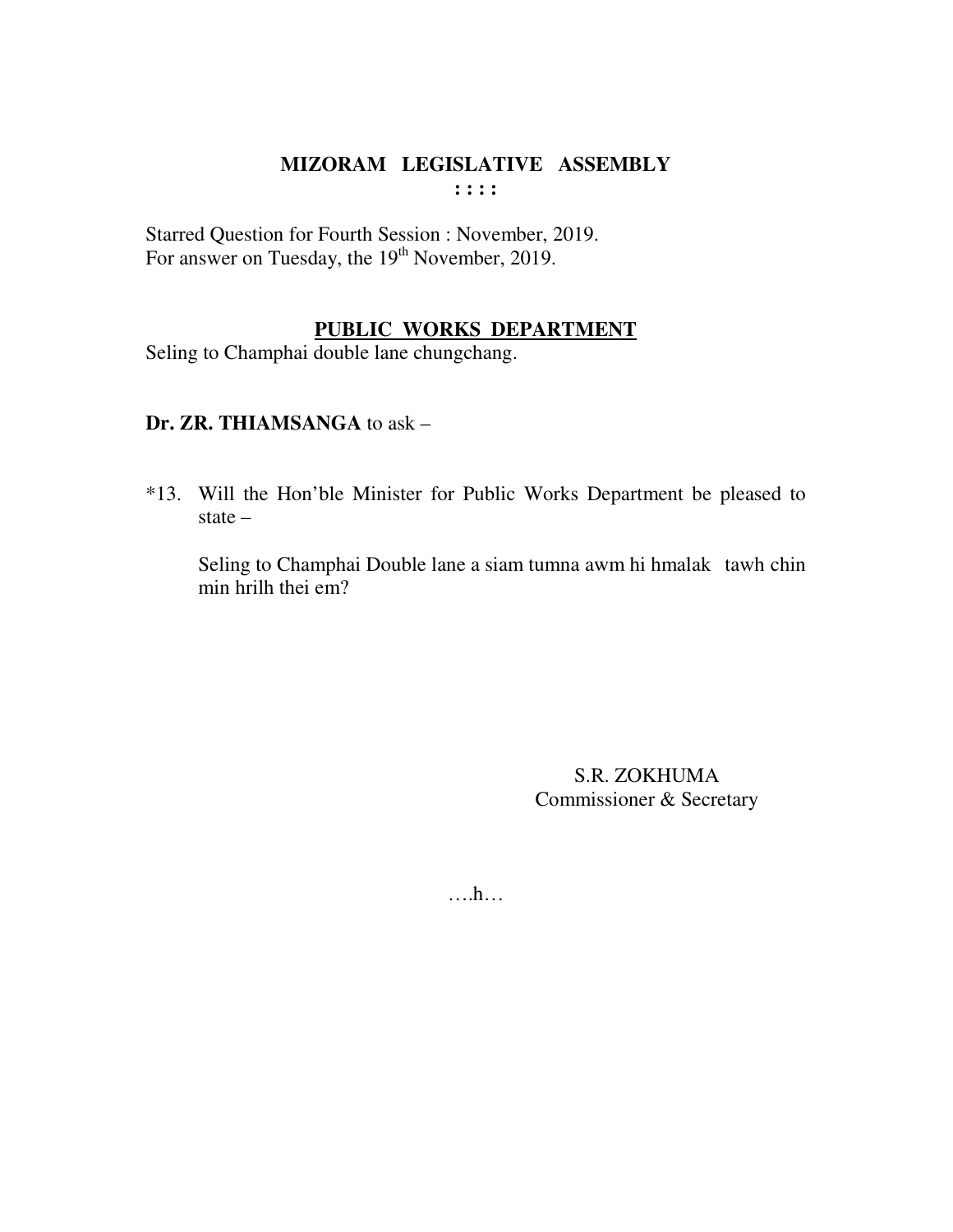**: : :** 

Starred Question for Fourth Session : November, 2019. For answer on Tuesday, the 19<sup>th</sup> November, 2019.

# **HEALTH & FAMILY WELFARE DEPARTMENT**

HIV/AIDS chungchang.

### **Pu V.L. ZAITHANZAMA** to ask –

\*14. Will the Hon'ble Minister for Health & Family Welfare Department be pleased to state –

(a) Mizoram HIV/AIDS statistics thar ber min hrilh thei em?

(b) HIV/AIDS kaichhawnna tam ber engnge?

S.R.ZOKHUMA Commissioner & Secretary

\*\*z\*\*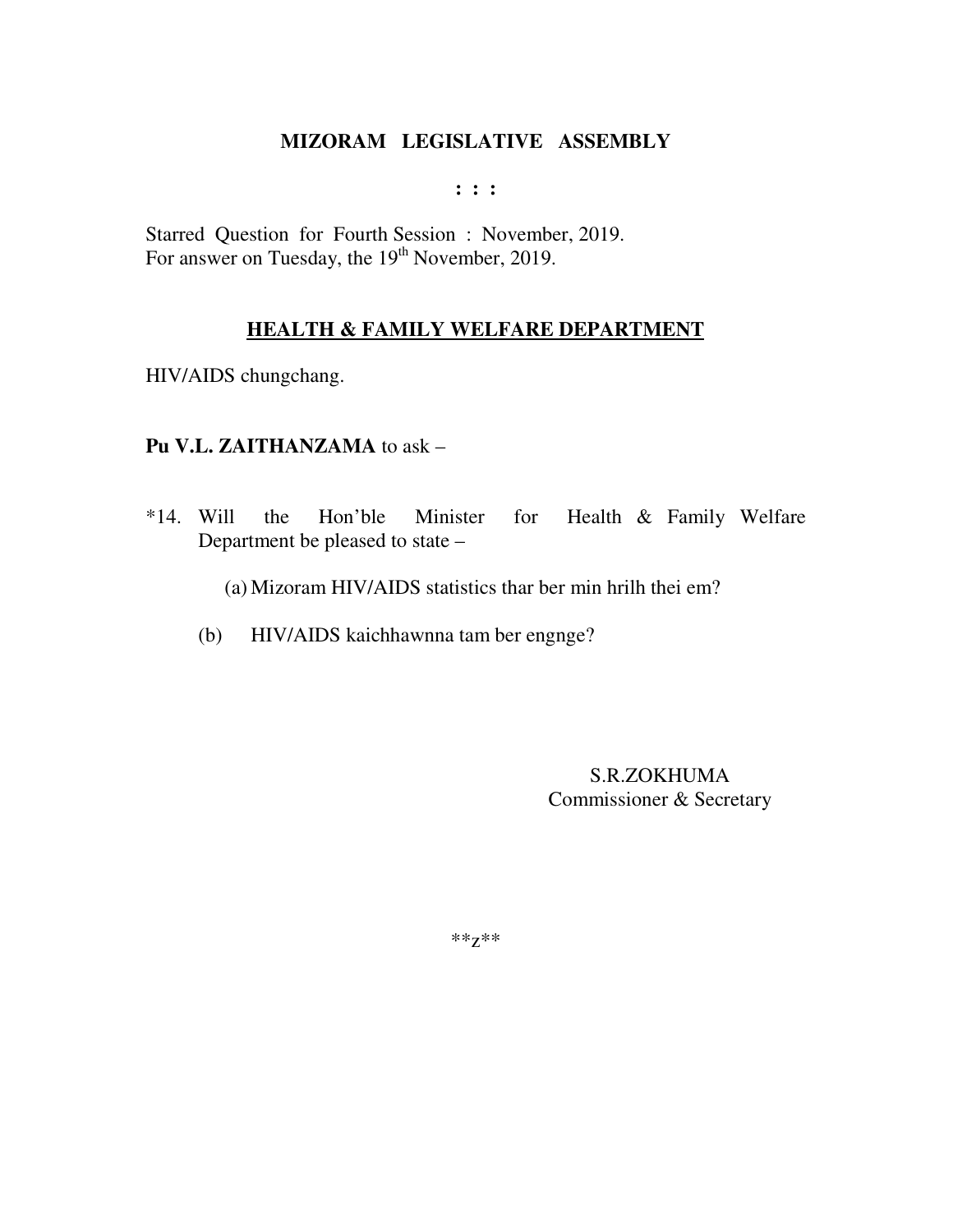Starred Question for Fourth Session : November, 2019. For answer on Tuesday, the 19<sup>th</sup> November, 2019.

### **LABOUR , EMPLOYMENT , SKILL DEVELOPMENT & ENTREPRENEURSHIP DEPARTMENT**

MYC hnuaia IAS Coaching chungchang.

# **Pu C.LALSAWIVUNGA** to ask –

- \*15. Will the Hon'ble Minister for Labour, Employment, Skill Development & Entrepreneurship Department be pleased to state-
	- (a) MYC hnuaia IAS Coaching Centre, Dinthar venga din kha chhunzawm zel a ni em ? Zirlai engzatnge awm mek ?
	- (b) He IAS Coaching Centre atan hian sorkarin pawisa engzatnge a hman tawh ?
	- (c) Zirlai te atanga hlawhtling an awm tawh em ?
	- (d) Upper Republic venga Labour, Employment, Skill Development & Entrepreneurship Building hi vantlang mipui kuta hlan tumna a awm em ?

 S.R. ZOKHUMA Commissioner & Secretary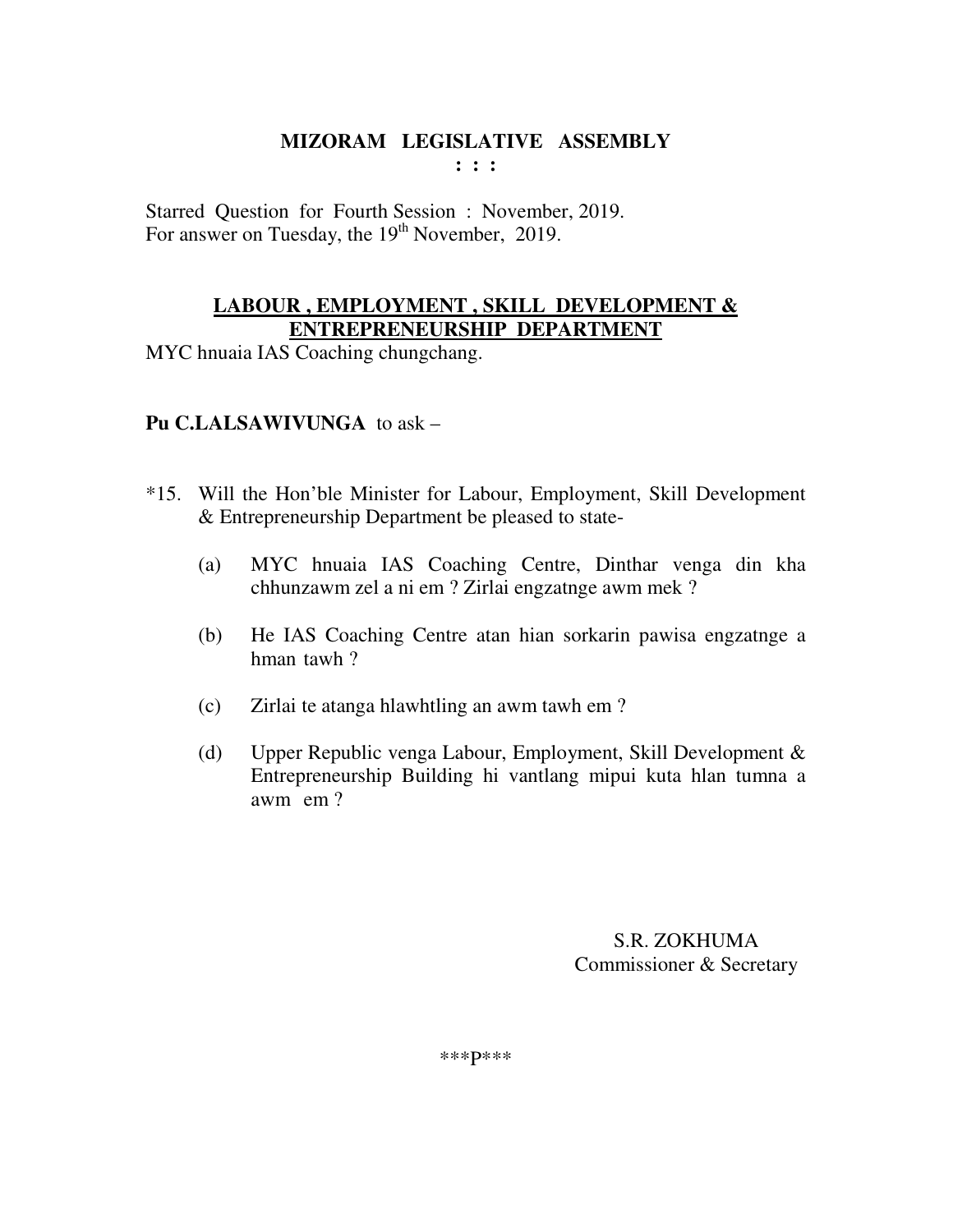**: : :**  Starred Question for Fourth Session : November, 2019. For answer on Tuesday, the  $19<sup>th</sup>$  November, 2019.

# **FOOD, CIVIL SUPPLIES & CONSUMERS' AFFAIRS DEPARTMENT**

Unpaid carrying bill etc. chungchang.

### **Pu B.D CHAKMA** to ask –

- \*16. Will the Hon'ble Minister for Food, Civil Supplies & Consumers' Affairs Department be pleased to state –
	- (a) Is there any unpaid carrying Bills for Retailers under Borapansury Supply godown ?
	- (b) If yes, when will the bills be cleared ?
	- (c) Is there any proposal for construction of a new supply godown at Borapansury ?

 S.R. ZOKHUMA Commissioner & Secretary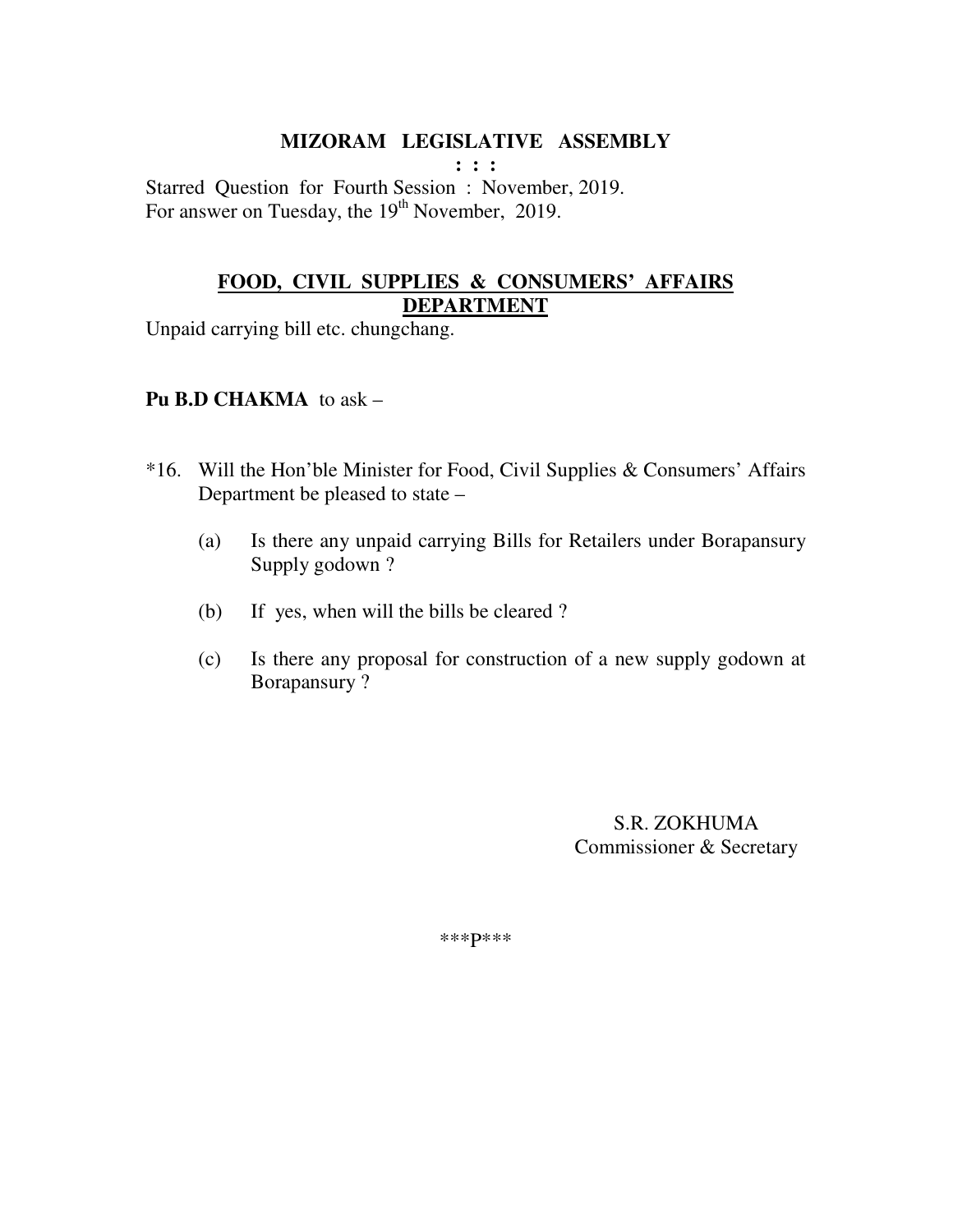$\mathbf{1}$ :  $\mathbf{1}$ :

Starred Question for Fourth Session : November, 2019.<br>For answer on Tuesday the 19<sup>th</sup> November, 2019.

# **HOME DEPARTMENT**

Zilla Sainik Welfare and Resettlement Office chungchang.

# Pu LALDUHOMA to ask -

\*17. Will the Hon'ble Minister for Home Department be pleased to state –

Serchhip District tan Zilla Sainik Welfare and Resettlement Office siam tum a ni em?

> S.R. ZOKHUMA Commissioner & Secretary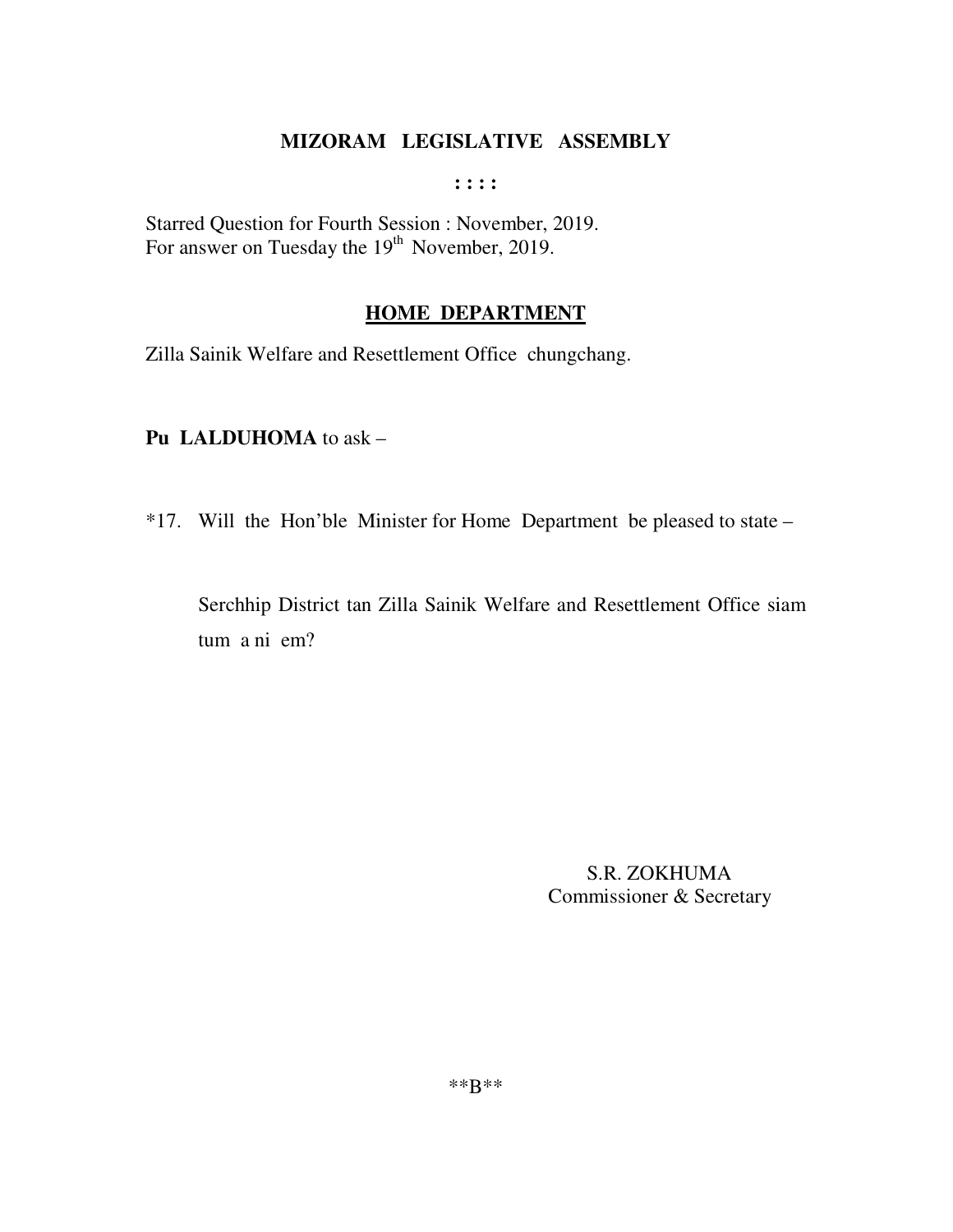**: : :** 

Starred Question for Fourth Session : November, 2019. For answer on Tuesday, the 19<sup>th</sup> November, 2019.

# **LOCAL ADMINISTRATION DEPARTMENT**

Local Administration Department budget chi chungchang.

### **Pu ZODINTLUANGA RALTE** to ask –

- \*18. Will the Hon'ble Minister for Local Administration Department be pleased to state –
	- (a) Kan Chief Minister zahawm takin ' Kan budget hi a chi tur chauh', a tih kha Local Administration Department atang hian a chi tur engzatnge sen a nih tawh ?
	- (b) Eng atan nge hman a nih tawh ?
	- (c) Project hming leh location ?

 S.R. ZOKHUMA Commissioner & Secretary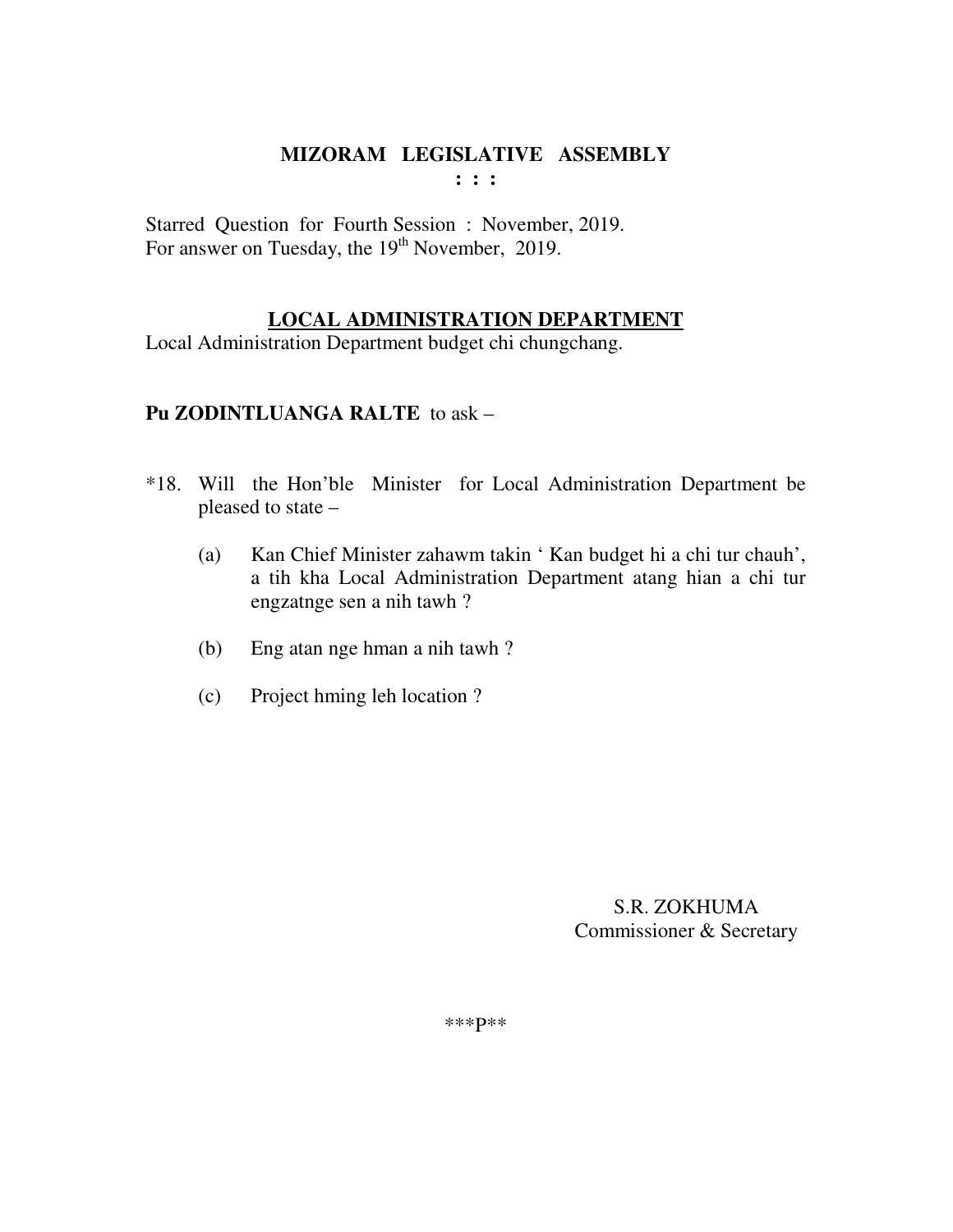$: : :$ 

Starred Question for Fourth Session : November, 2019. For answer on Tuesday, the 19<sup>th</sup> November, 2019.

# **LAND RESOURCES, SOIL & WATER CONSERVATION DEPARTMENT**

Republic Venga Soil Department Quarters chungchang.

# Pu C. LALSAWIVUNGA to ask -

\*19. Will the Hon'ble Minister for Land Resources, Soil & Water Conservation Department be pleased to state –

Republic Venga Soil Department Quarters hi sak that emaw repair & maintenance emaw tum a ni em?

> S.R. ZOKHUMA Commissioner & Secretary

 $**Z**$